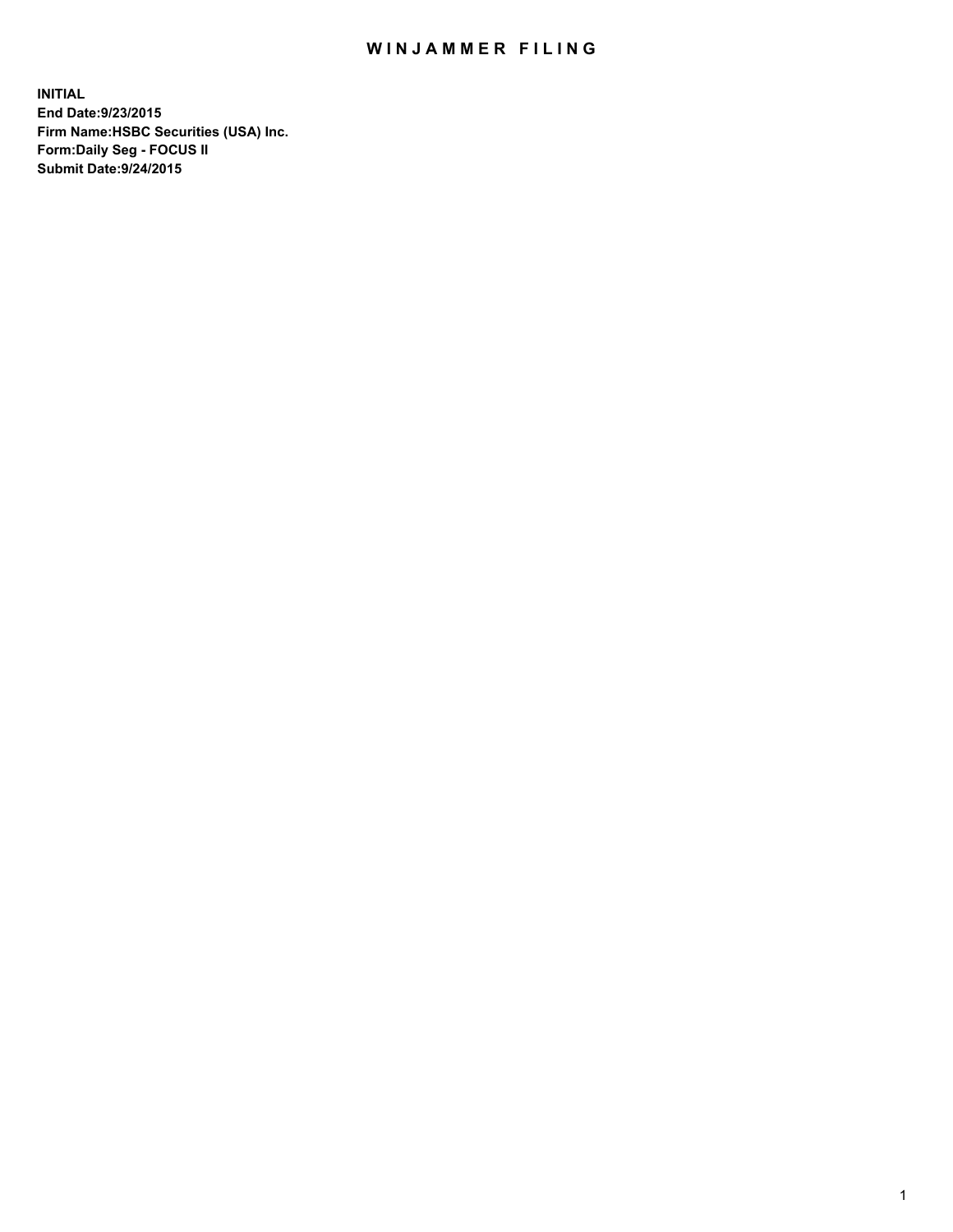## **INITIAL End Date:9/23/2015 Firm Name:HSBC Securities (USA) Inc. Form:Daily Seg - FOCUS II Submit Date:9/24/2015 Daily Segregation - Cover Page**

| Name of Company<br><b>Contact Name</b><br><b>Contact Phone Number</b><br><b>Contact Email Address</b>                                                                                                                                                                                                                          | <b>HSBC Securities (USA) Inc.</b><br>Steven richardson<br>212-525-6445<br>steven.richardson@us.hsbc.com |
|--------------------------------------------------------------------------------------------------------------------------------------------------------------------------------------------------------------------------------------------------------------------------------------------------------------------------------|---------------------------------------------------------------------------------------------------------|
| FCM's Customer Segregated Funds Residual Interest Target (choose one):<br>a. Minimum dollar amount: ; or<br>b. Minimum percentage of customer segregated funds required:%; or<br>c. Dollar amount range between: and; or<br>d. Percentage range of customer segregated funds required between: % and %.                        | 50,000,000<br>0 <sub>0</sub><br>0 <sub>0</sub>                                                          |
| FCM's Customer Secured Amount Funds Residual Interest Target (choose one):<br>a. Minimum dollar amount: ; or<br>b. Minimum percentage of customer secured funds required:%; or<br>c. Dollar amount range between: and; or<br>d. Percentage range of customer secured funds required between:% and%.                            | 10,000,000<br><u>0</u><br>0 <sub>0</sub><br>0 <sub>0</sub>                                              |
| FCM's Cleared Swaps Customer Collateral Residual Interest Target (choose one):<br>a. Minimum dollar amount: ; or<br>b. Minimum percentage of cleared swaps customer collateral required:% ; or<br>c. Dollar amount range between: and; or<br>d. Percentage range of cleared swaps customer collateral required between:% and%. | 70,000,000<br>00<br><u>00</u>                                                                           |

Attach supporting documents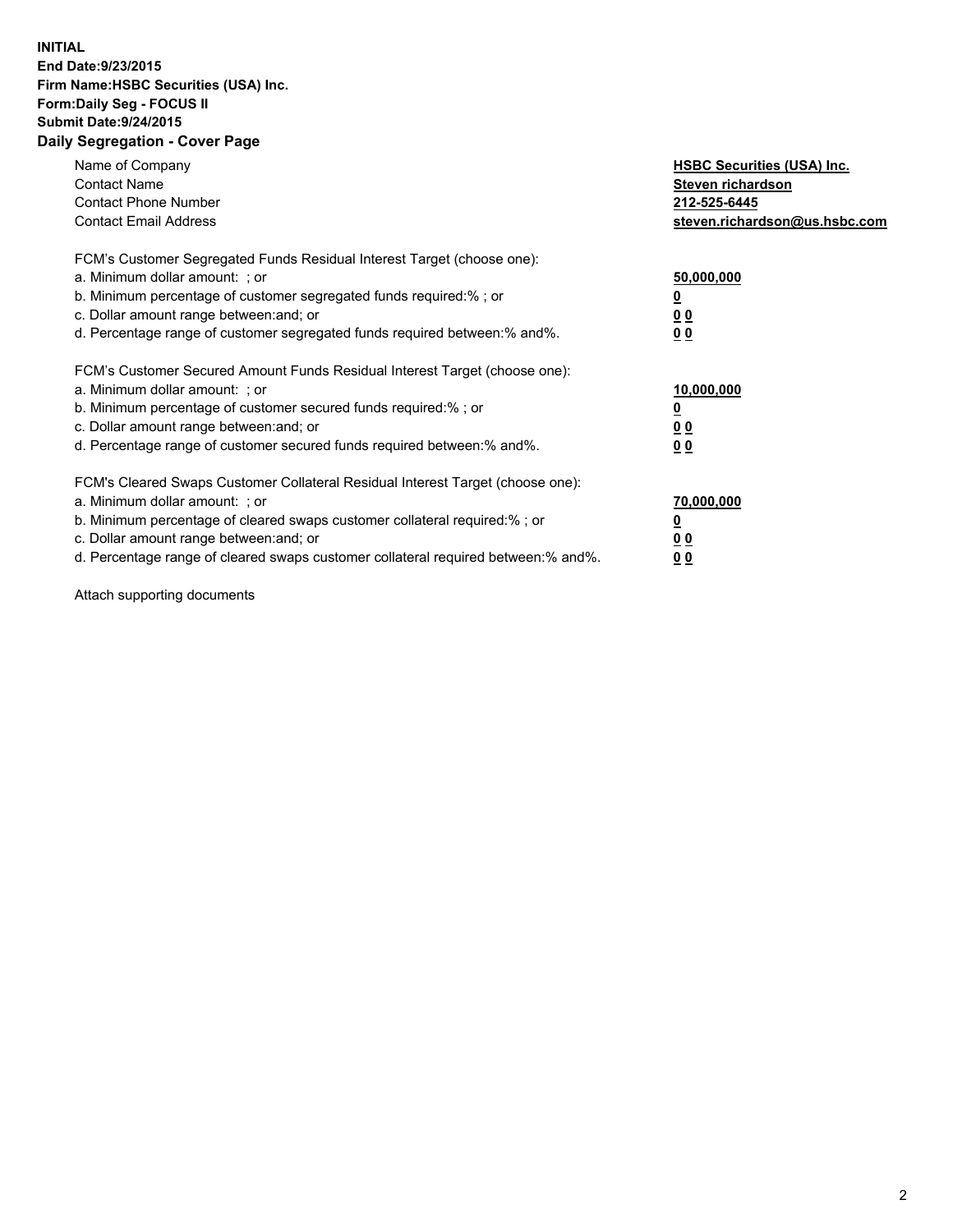**INITIAL End Date:9/23/2015 Firm Name:HSBC Securities (USA) Inc. Form:Daily Seg - FOCUS II Submit Date:9/24/2015 Daily Segregation - Secured Amounts**

Foreign Futures and Foreign Options Secured Amounts Amount required to be set aside pursuant to law, rule or regulation of a foreign government or a rule of a self-regulatory organization authorized thereunder **0** [7305] 1. Net ledger balance - Foreign Futures and Foreign Option Trading - All Customers A. Cash **34,592,916** [7315] B. Securities (at market) **137,679,932** [7317] 2. Net unrealized profit (loss) in open futures contracts traded on a foreign board of trade **16,323,202** [7325] 3. Exchange traded options a. Market value of open option contracts purchased on a foreign board of trade **0** [7335] b. Market value of open contracts granted (sold) on a foreign board of trade **0** [7337] 4. Net equity (deficit) (add lines 1. 2. and 3.) **188,596,050** [7345] 5. Account liquidating to a deficit and account with a debit balances - gross amount **7,653,415** [7351] Less: amount offset by customer owned securities **-3,779,605** [7352] **3,873,810** [7354] 6. Amount required to be set aside as the secured amount - Net Liquidating Equity Method (add lines 4 and 5) **192,469,860** [7355] 7. Greater of amount required to be set aside pursuant to foreign jurisdiction (above) or line 6. **192,469,860** [7360] FUNDS DEPOSITED IN SEPARATE REGULATION 30.7 ACCOUNTS 1. Cash in banks A. Banks located in the United States **31,806,852** [7500] B. Other banks qualified under Regulation 30.7 **0** [7520] **31,806,852** [7530] 2. Securities A. In safekeeping with banks located in the United States **93,732,953** [7540] B. In safekeeping with other banks qualified under Regulation 30.7 **0** [7560] **93,732,953** [7570] 3. Equities with registered futures commission merchants A. Cash **0** [7580] B. Securities **0** [7590] C. Unrealized gain (loss) on open futures contracts **0** [7600] D. Value of long option contracts **0** [7610] E. Value of short option contracts **0** [7615] **0** [7620] 4. Amounts held by clearing organizations of foreign boards of trade A. Cash **0** [7640] B. Securities **0** [7650] C. Amount due to (from) clearing organization - daily variation **0** [7660] D. Value of long option contracts **0** [7670] E. Value of short option contracts **0** [7675] **0** [7680] 5. Amounts held by members of foreign boards of trade A. Cash **89,929,493** [7700] B. Securities **43,946,979** [7710] C. Unrealized gain (loss) on open futures contracts **16,323,202** [7720] D. Value of long option contracts **0** [7730] E. Value of short option contracts **0** [7735] **150,199,674** [7740] 6. Amounts with other depositories designated by a foreign board of trade **0** [7760] 7. Segregated funds on hand **0** [7765] 8. Total funds in separate section 30.7 accounts **275,739,479** [7770] 9. Excess (deficiency) Set Aside for Secured Amount (subtract line 7 Secured Statement Page 1 from Line 8) **83,269,619** [7380] 10. Management Target Amount for Excess funds in separate section 30.7 accounts **10,000,000** [7780] 11. Excess (deficiency) funds in separate 30.7 accounts over (under) Management Target **73,269,619** [7785]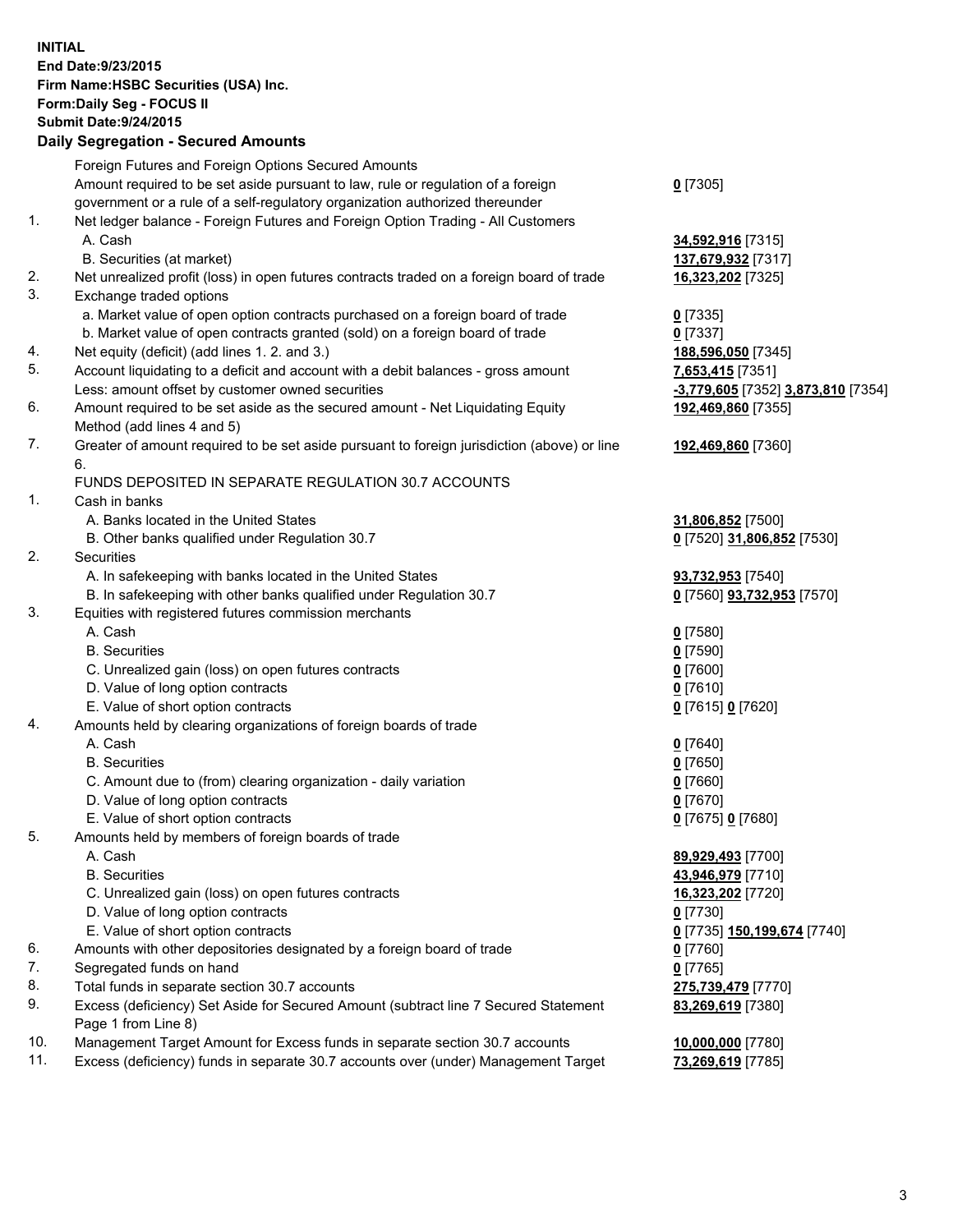| <b>INITIAL</b><br>End Date: 9/23/2015                       |                                                                                                                                    |                                    |  |  |  |
|-------------------------------------------------------------|------------------------------------------------------------------------------------------------------------------------------------|------------------------------------|--|--|--|
| Firm Name: HSBC Securities (USA) Inc.                       |                                                                                                                                    |                                    |  |  |  |
|                                                             |                                                                                                                                    |                                    |  |  |  |
| Form: Daily Seg - FOCUS II<br><b>Submit Date: 9/24/2015</b> |                                                                                                                                    |                                    |  |  |  |
| Daily Segregation - Segregation Statement                   |                                                                                                                                    |                                    |  |  |  |
|                                                             |                                                                                                                                    |                                    |  |  |  |
|                                                             | SEGREGATION REQUIREMENTS(Section 4d(2) of the CEAct)                                                                               |                                    |  |  |  |
| 1.                                                          | Net ledger balance                                                                                                                 |                                    |  |  |  |
|                                                             | A. Cash                                                                                                                            | 302,353,516 [7010]                 |  |  |  |
|                                                             | B. Securities (at market)                                                                                                          | 895,848,504 [7020]                 |  |  |  |
| 2.<br>3.                                                    | Net unrealized profit (loss) in open futures contracts traded on a contract market                                                 | -20,956,562 [7030]                 |  |  |  |
|                                                             | Exchange traded options                                                                                                            |                                    |  |  |  |
|                                                             | A. Add market value of open option contracts purchased on a contract market                                                        | 138,949,698 [7032]                 |  |  |  |
| 4.                                                          | B. Deduct market value of open option contracts granted (sold) on a contract market<br>Net equity (deficit) (add lines 1, 2 and 3) | -11,368,254 [7033]                 |  |  |  |
| 5.                                                          | Accounts liquidating to a deficit and accounts with                                                                                | 1,304,826,902 [7040]               |  |  |  |
|                                                             | debit balances - gross amount                                                                                                      | 2,595,502 [7045]                   |  |  |  |
|                                                             | Less: amount offset by customer securities                                                                                         | -1,546,167 [7047] 1,049,335 [7050] |  |  |  |
| 6.                                                          | Amount required to be segregated (add lines 4 and 5)                                                                               | 1,305,876,237 [7060]               |  |  |  |
|                                                             | FUNDS IN SEGREGATED ACCOUNTS                                                                                                       |                                    |  |  |  |
| 7.                                                          | Deposited in segregated funds bank accounts                                                                                        |                                    |  |  |  |
|                                                             | A. Cash                                                                                                                            | 89,608,872 [7070]                  |  |  |  |
|                                                             | B. Securities representing investments of customers' funds (at market)                                                             | $0$ [7080]                         |  |  |  |
|                                                             | C. Securities held for particular customers or option customers in lieu of cash (at                                                | 190,057,160 [7090]                 |  |  |  |
|                                                             | market)                                                                                                                            |                                    |  |  |  |
| 8.                                                          | Margins on deposit with derivatives clearing organizations of contract markets                                                     |                                    |  |  |  |
|                                                             | A. Cash                                                                                                                            | 28,044,586 [7100]                  |  |  |  |
|                                                             | B. Securities representing investments of customers' funds (at market)                                                             | 204,709,370 [7110]                 |  |  |  |
|                                                             | C. Securities held for particular customers or option customers in lieu of cash (at                                                | 705,791,344 [7120]                 |  |  |  |
|                                                             | market)                                                                                                                            |                                    |  |  |  |
| 9.                                                          | Net settlement from (to) derivatives clearing organizations of contract markets                                                    | 20,317,937 [7130]                  |  |  |  |
| 10.                                                         | Exchange traded options                                                                                                            |                                    |  |  |  |
|                                                             | A. Value of open long option contracts                                                                                             | 138,949,698 [7132]                 |  |  |  |
|                                                             | B. Value of open short option contracts                                                                                            | -11,368,254 [7133]                 |  |  |  |
| 11.                                                         | Net equities with other FCMs                                                                                                       |                                    |  |  |  |
|                                                             | A. Net liquidating equity                                                                                                          | 76,778,249 [7140]                  |  |  |  |
|                                                             | B. Securities representing investments of customers' funds (at market)                                                             | 0 <sup>[7160]</sup>                |  |  |  |
|                                                             | C. Securities held for particular customers or option customers in lieu of cash (at                                                | $0$ [7170]                         |  |  |  |
|                                                             | market)                                                                                                                            |                                    |  |  |  |
| 12.                                                         | Segregated funds on hand                                                                                                           | $0$ [7150]                         |  |  |  |
| 13.                                                         | Total amount in segregation (add lines 7 through 12)                                                                               | 1,442,888,962 [7180]               |  |  |  |
| 14.<br>15.                                                  | Excess (deficiency) funds in segregation (subtract line 6 from line 13)                                                            | 137,012,725 [7190]                 |  |  |  |
|                                                             | Management Target Amount for Excess funds in segregation                                                                           | 50,000,000 [7194]                  |  |  |  |
| 16.                                                         | Excess (deficiency) funds in segregation over (under) Management Target Amount                                                     | 87,012,725 [7198]                  |  |  |  |

16. Excess (deficiency) funds in segregation over (under) Management Target Amount Excess